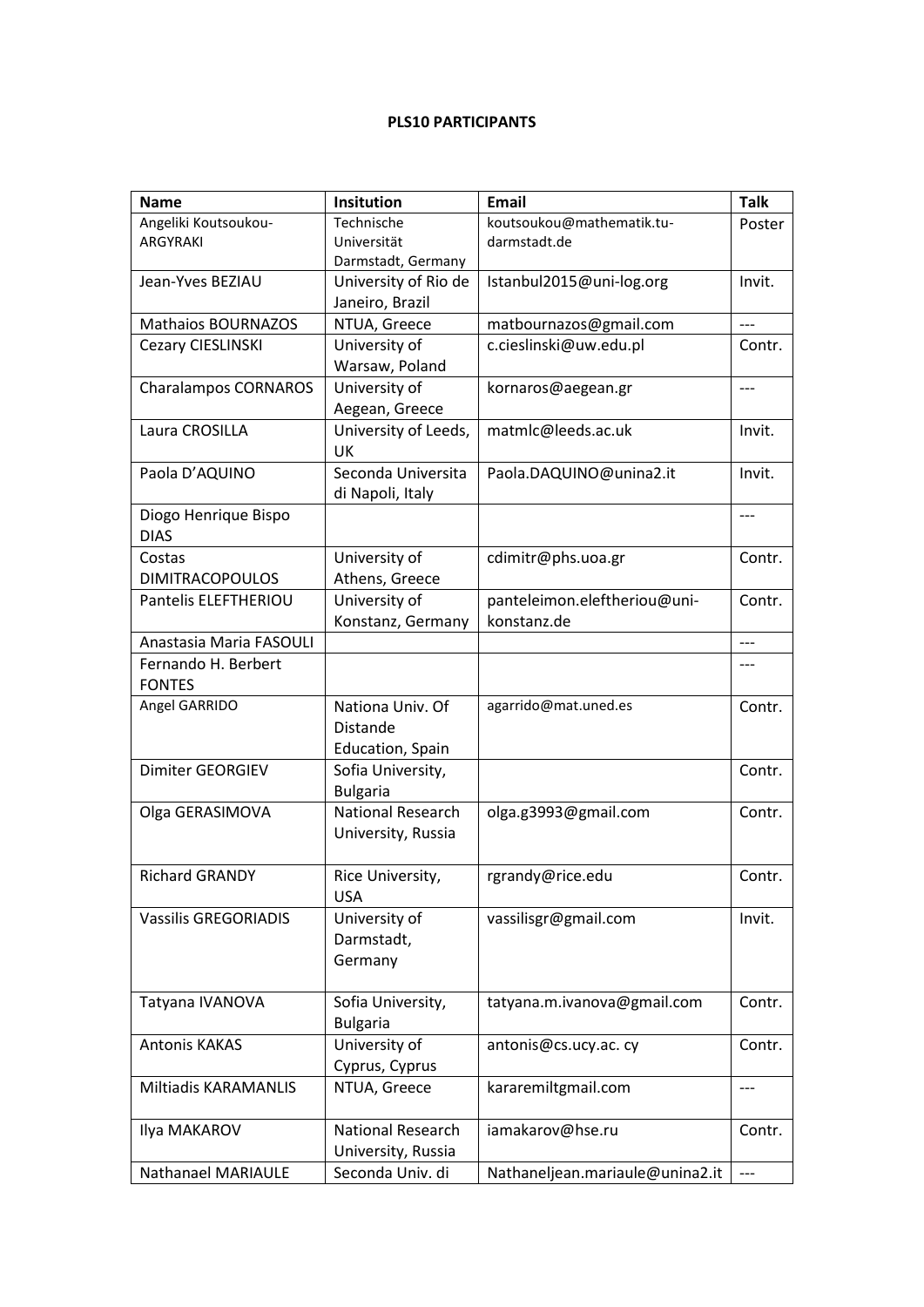|                            | Napoli, Italy                        |                             |        |
|----------------------------|--------------------------------------|-----------------------------|--------|
| <b>Benjamin MARTIN</b>     | Univ. College                        | Benjamin.martin@ucl.ac.uk   | Contr. |
|                            | London, UK                           |                             |        |
| Joseph MILLER              | University of                        |                             | ---    |
|                            | Wisconsin-                           |                             |        |
|                            | Madison, USA                         |                             |        |
| Yiannis MOSCHOVAKIS        | <b>UCLA &amp; University</b>         | ynm@math.ucla.edu           | ---    |
|                            | of Athens                            |                             |        |
| Joan R. MOSCHOVAKIS        | <b>Occidental College</b>            | joan@math.ucla.edu          | $---$  |
|                            | and MPLA, Greece                     |                             |        |
| Itala M.L.D' OTTAVIANO     | University of                        | itala@cle.unicamp.br        | Contr. |
|                            | Campinas, Brazil                     |                             |        |
| Aristotelis                | University Of                        | panagio2@illinois.edu       | $---$  |
| <b>PANAGIOTOPOULOS</b>     | Illinois, USA                        |                             |        |
| <b>Georgios PITSILADIS</b> | NTUA, Greece                         | ge11002@mail.ntua.gr        | $---$  |
| Umberto RIVIECCIO          | Delft Univ. of                       | u.rivieccio@tudelft.nl      | Contr. |
|                            | Technology,                          |                             |        |
|                            | Netherlands                          |                             |        |
| Edoardo RIVELLO            | University of                        | rivelo.edoardo@gmail.com    | Contr. |
|                            | Torino, Italy                        |                             |        |
| Andrey SARIEV              | Sofia University,                    | acsariev@gmail.com          | Contr. |
|                            | <b>Bulgaria</b>                      |                             |        |
| <b>Ibrahim SENTURK</b>     | Ege University,                      | Ibrahim.senturk@ege.edu.tr  | Poster |
|                            | Turkey                               |                             |        |
| <b>Rizos SKLINOS</b>       | University of Lyon                   | sklinos@math.uni-lyon1.fr   | Invit. |
| Alexandra SOSKOVA          | I, France                            |                             |        |
|                            | Sofia University,<br><b>Bulgaria</b> | asoskova@fmi.uni-sofia.bg   | Contr. |
| Mariya SOSKOVA             | Sofia University,                    | msoskova@gmail.com          | Invit. |
|                            | <b>Bulgaria</b>                      |                             |        |
| Vladimir SOTIROV           | <b>Bulgarian Academy</b>             | logiciansotirov@gmail.com   | Contr. |
|                            | of Science                           |                             |        |
| <b>Petros STEFANEAS</b>    | NTUA, Greece                         | petros@math.ntua.gr         | ---    |
| Sergey SUDOPLATOV          | Novosibirsk State                    | sudoplat@math.nsc.ru        | Contr. |
|                            | Univ., Russia                        |                             |        |
| <b>George TOURLAKIS</b>    | York University,                     | gt@cse.yorku.ca             | ---    |
|                            | Canada                               |                             |        |
| Giuseppina TERZO           | Seconda Universita                   | giuseppina.terzo@unina2.it  | Poster |
|                            | degli Studi di                       |                             |        |
|                            | Napoli, Italy                        |                             |        |
| <b>Dimitrios THANOS</b>    | University of                        | math12029@math.aegean.gr    | ---    |
|                            | Aegean, Greece                       |                             |        |
| Olga TSATSOULI             | NTUA, Greece                         | Olga.t@outlook.com          |        |
| Nikos TZEVELEKOS           | Queen Mary Univ.                     | nikos.tzevelekos@qmul.ac.uk | Invit. |
|                            | of London, UK                        |                             |        |
| <b>Dimitrios VARSOS</b>    | University of                        | varsosd@gmail.com           | ---    |
|                            | Athens, Greece                       |                             |        |
| Xavier VIDAUX              | University of                        | xvidaux@udec.cl             | Invit. |
|                            | Concepcion, Chile                    |                             |        |
| Ruxandra VULKAN            | <b>University Paris-</b>             |                             | ---    |